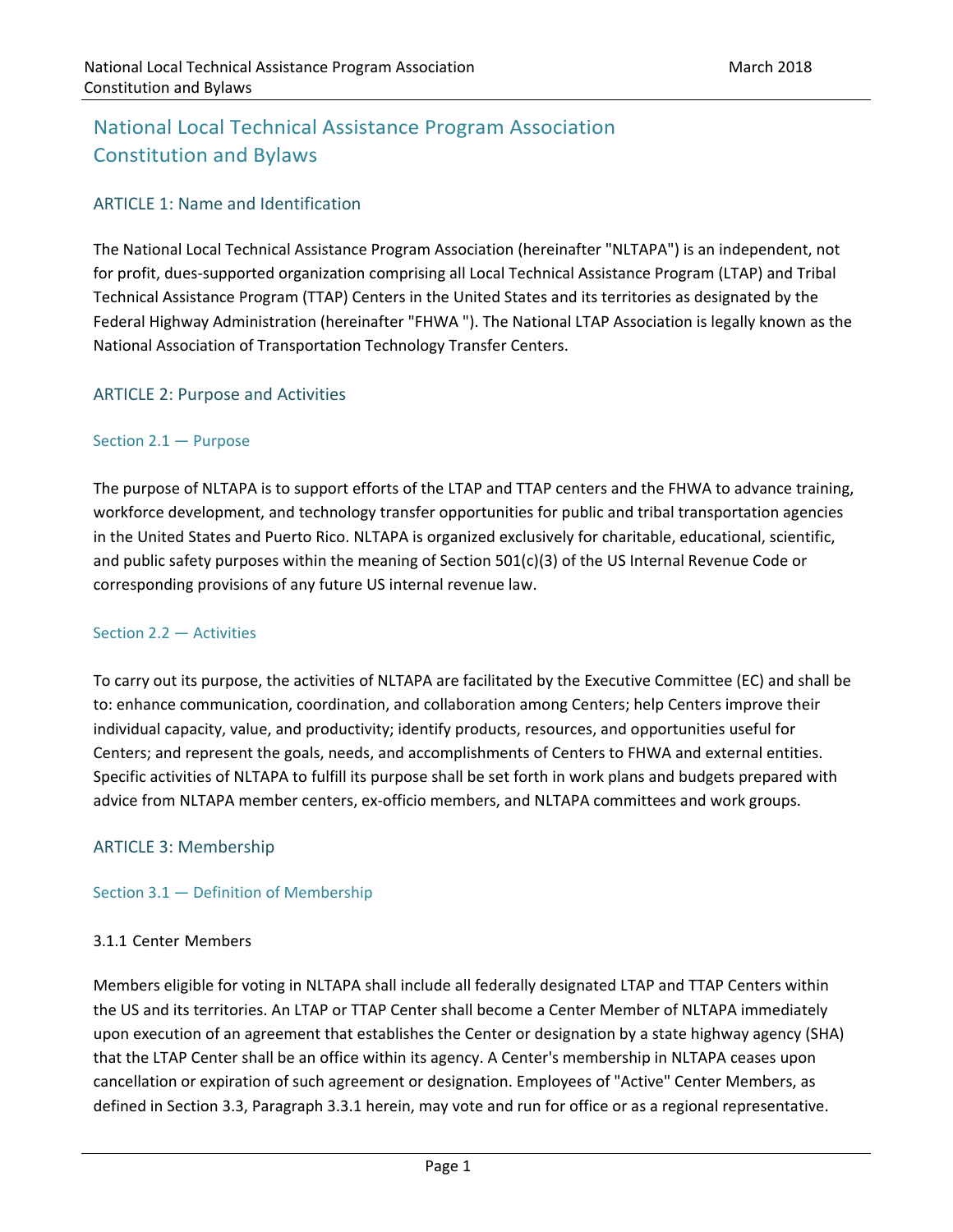# 3.1.2 Ex‐officio Members

Ex‐officio members serve by virtue of their positions, and include representatives from FHWA. Ex‐officio Members shall not be able to vote in NLTAPA elections or hold elected office in the organization.

# 3.1.3 Affiliate Members

The EC may develop criteria for affiliate membership. Affiliate Members shall not be able to vote in NLTAPA elections or hold elected office in the organization.

# Section 3.2 — Membership Dues

# 3.1.4 Dues amount and term

All Center Members shall contribute annual calendar‐year dues to support the activities of NLTAPA. The amount of the dues assessment shall be ratified by affirmative vote of a majority of Active Center Members. [Annual Center Member dues as of the date of ratification of these bylaws are \$750.00.] The EC may establish dues for affiliate members.

# 3.1.5 Schedule of payment

Notification of the dues assessment for the upcoming calendar year, including payment instructions, shall be sent to the Director of each Center Member by the NLTAPA Treasurer before September 30 of the preceding year. Dues are payable by April 30 of the calendar year in which they are due. Center Members failing to pay the dues assessment by April 30 shall be considered "in arrears" for purposes of Section3.3.3 herein. The Treasurer shall notify any Center Members that are in arrears by May 1.

# 3.2.3 Changes in dues

A change in the annual dues assessment may be made only by an affirmative vote of a majority of Active Center Members. A motion to change the dues may be made upon recommendation of either the NLTAPA EC or a majority of Active Center Members in attendance at a general membership meeting. The vote may be conducted electronically.

The call for a dues change, including a statement of rationale both pro and con, shall be presented to Center Members by the Secretary of NLTAPA 30 days before the vote is taken. The dues change vote shall be conducted by the Secretary of NLTAPA and completed before September 15 of the year before which dues would be scheduled to change so that the annual dues notifications can be prepared as called for in paragraph 3.2.2 of this section.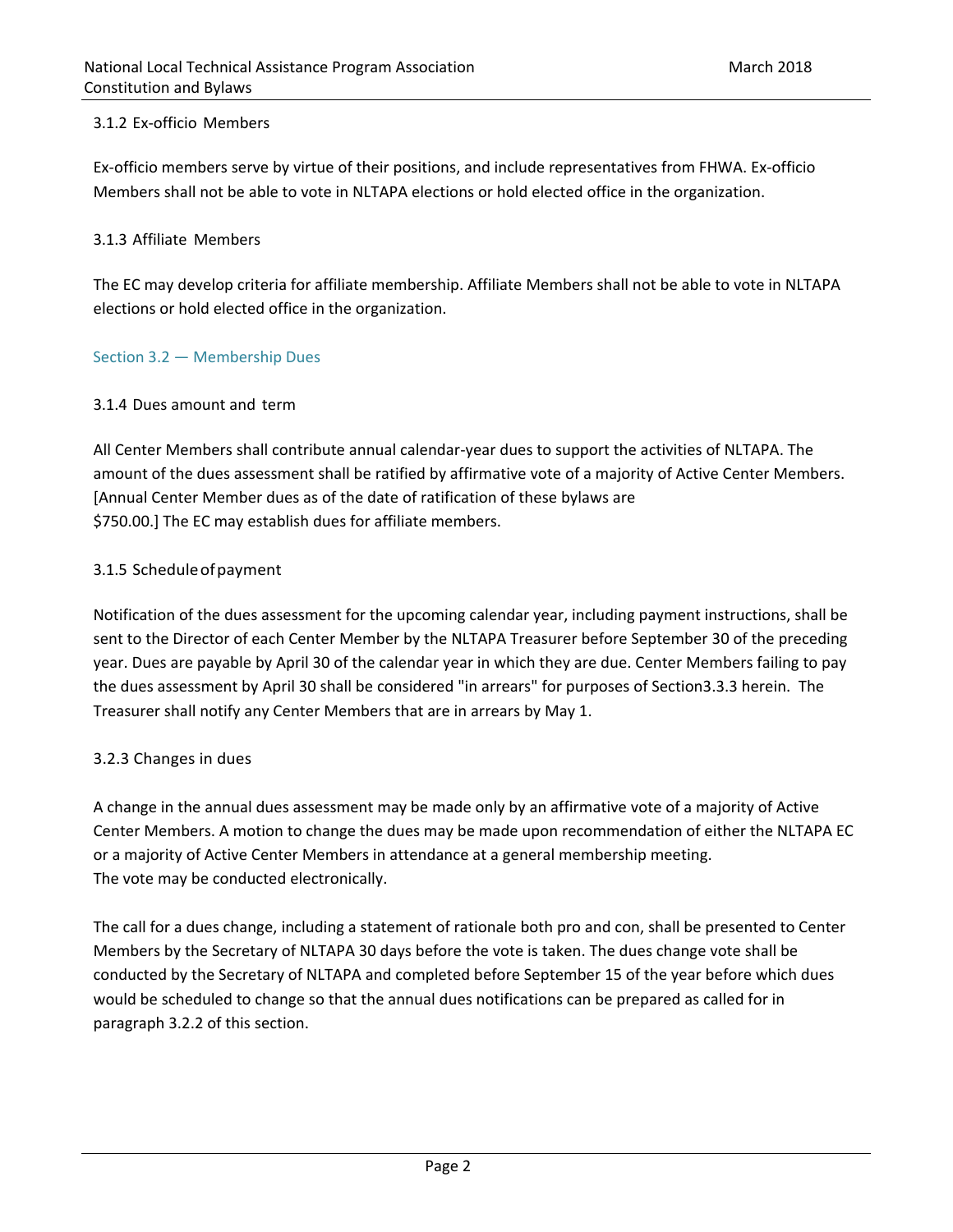#### Section 3.3 — Voting

# 3.1.6 Definition of "Active" Center Member

An Active Center Member is a Center Member not "in arrears" as defined in Paragraph 3.2.2 herein.

#### 3.3.1 Voting Powers

Each Active Center Member shall have one vote in the election of NLTAPA Officers, dues changes, amendment of these Bylaws, or any other matter deemed of sufficient importance by the NLTAPA EC to be put to a vote of the membership. Each Active Center Member shall have one vote in the election of its own Regional Representative to the EC.

#### 3.3.2 Voting Procedures

All balloting by Center Members shall be conducted by the Secretary of NLTAPA or by the Secretary's proxy. Votes may be taken either electronically or in person. The Center Director, or that person designated in writing to the NLTAPA Secretary as the Center Director's proxy, shall cast the vote of each Active Center Member.

#### 3.3.3 Suspension of voting privileges

A Center Member whose dues are not paid by May 30 of the year for which they are due shall retain membership in NLTAPA but will lose voting privileges until any and all past dues assessments are paid in full.

#### 3.3.4 Definition of "Majority"

For all decisions and elections requiring a vote of the membership under these bylaws, "majority" shall mean a majority of all Active Center Members.

#### Section 3.4 — Member Regions

# 3.4.1 Regions defined

For the purposes of enhancing cooperation and communication among centers, Center Members shall organize themselves into Regions based on mutual interest. As of 2018, NLTAPA's Regions are as follows:

- Northeast: Connecticut, Massachusetts, Maine, New Hampshire, New Jersey, New York, Rhode Island, Vermont
- **TTAP Center**
- Mid‐Atlantic: Delaware, Maryland, Pennsylvania, Virginia, West Virginia
- Southeast: Alabama, Florida, Georgia, Kentucky, Mississippi, North Carolina, Puerto Rico, South Carolina, Tennessee
- Great Lakes: Illinois, Indiana, Michigan, Minnesota, Ohio, Wisconsin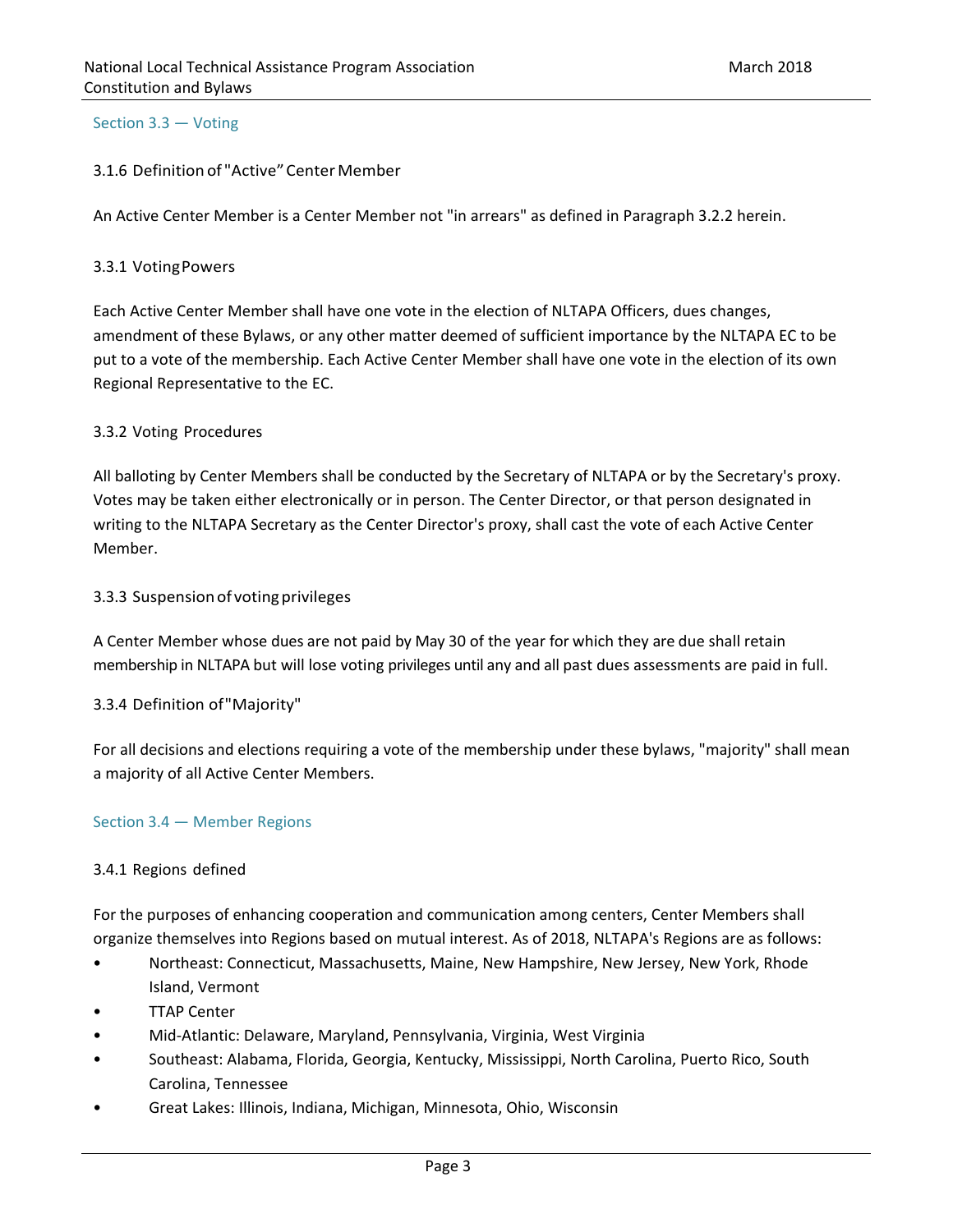- South Central: Arkansas, Louisiana, New Mexico, Oklahoma, Texas
- North Central: Colorado, Iowa, Kansas, Missouri, Montana, Nebraska, North Dakota, South Dakota, Wyoming
- Western: Alaska, Arizona, California, Hawaii, Idaho, Nevada, Oregon, Utah, Washington

# 3.4.2 Changes in regional composition

Subject to approval by the Center Members, Individual Center Members may request to change their Regional designation at any time, and whole Regions may request to merge or be created at any time, if the change is in the best interest of the Center Members involved, and NLTAPA. A request to change Region requires an affirmative vote by three‐fourths of the Active Center Members in the originating region and in the receiving Region. The results of this vote shall be presented to the EC of NLTAPA to draft a Bylaws change to Paragraph 3.4.1 herein. The proposed change shall be presented to the membership for a vote, following the procedures for Bylaws amendments as specified in Article 9 herein.

# Section 3.5 — Meetings of the Membership

# 3.5.1 Annual NLTAPA Conference

NLTAPA shall coordinate and sponsor an annual summer conference for purposes of enhancing communications among Center Members and stakeholders, developing Center staff competencies, and reporting on matters of interest to NLTAPA members. The annual conference is hosted by an NLTAPA region, individual Center Member, or group of NLTAPA regions selected by the NLTAPA EC. The host shall be selected by the NLTAPA EC. The NLTAPA EC shall have responsibility for ensuring that the conference program meets the needs of the national membership. The Conference Planning Workgroup is chaired by the NLTAPA President–Elect.

# 3.5.2 Membership business meetings

NLTAPA will conduct at least two face to face business meetings annually. One will be conducted during the NLTAPA conference and another will be a winter business meeting.

These meetings will provide a time for all Center Members to receive reports from the Officers, all workgroup chairs. The Association will also receive updates from FHWA..

3.5.2.1 Quorum. A quorum at membership business meetings shall be a majority of Active Center Members.

3.5.2.2 Agenda. The President shall set the agendas for membership business meetings in consultation with the EC to be made available to all members prior to the meetings. Any NLTAPA member may request to add an item to the agenda by contacting his or her regional representative or the NLTAPA President.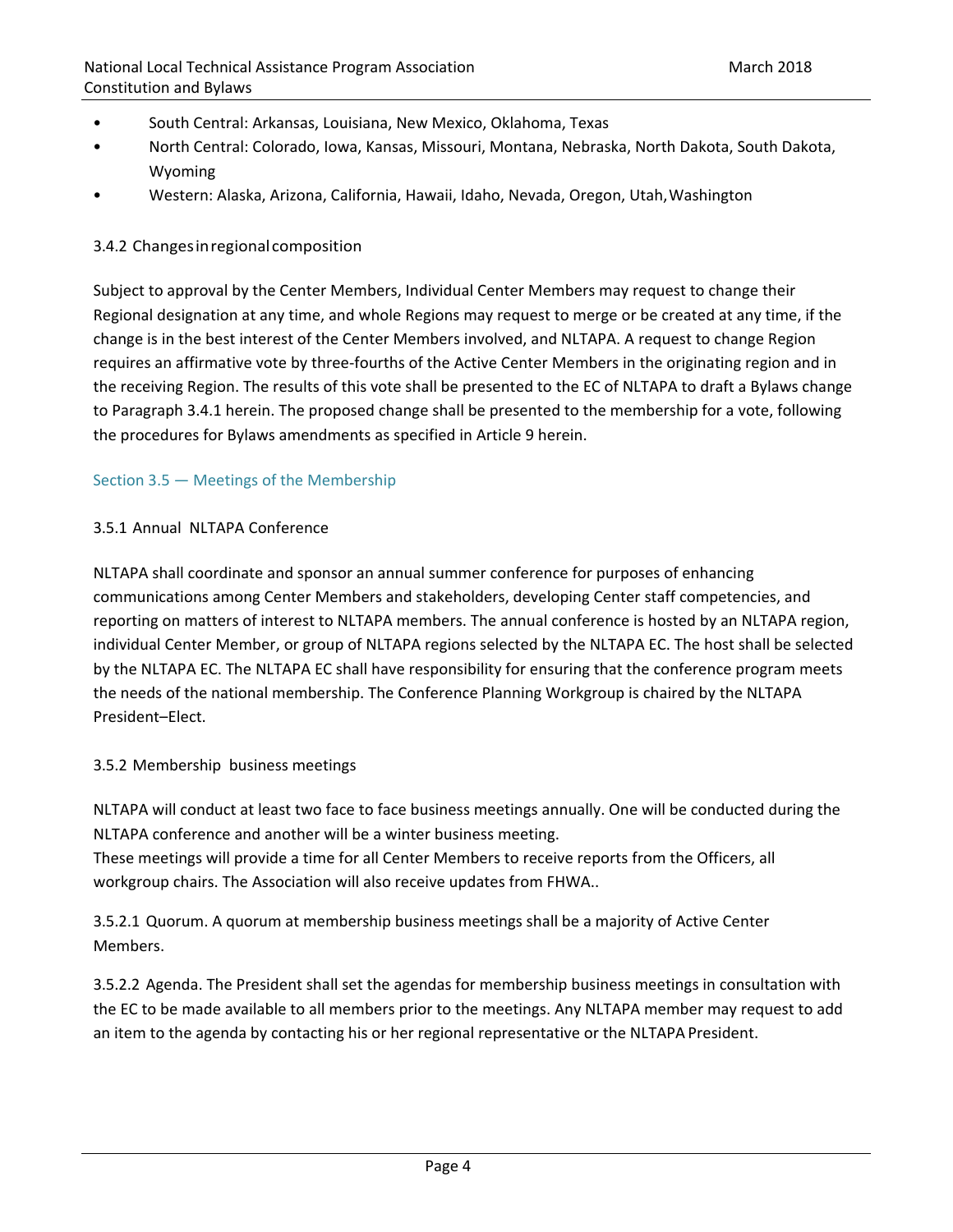# 3.5.3 Regional Meetings

Regional meetings shall be held for the purposes of enhancing communication and discussion among Center Members about Center‐level, regional and national topics. Regions shall meet annually, either face‐to‐ face or electronically. Each Region shall chair its own meetings and organize its own meeting schedules and agendas but should allow sufficient time for presentations and discussions.

# ARTICLE 4 Officers

# Section 4.1 — Definition of Officers

The officers of NLTAPA shall be three elected positions, President, a President‐Elect, and a Vice‐ President, and three appointed positions, Secretary, Treasurer, and Vice‐Treasurer. The Secretary, Treasurer, and Vice‐ Treasurer shall be appointed by the EC. The Secretary, Treasurer, and Vice‐Treasurer shall have no voting privileges at EC meetings and no voice by virtue of their positions, other than to present their reports, unless recognized by the chair.

The Secretary, Treasurer, and Vice‐Treasurer may be Regional Representatives.

# Section 4.2 — Terms of Office

# 4.2.1 Terms of office for elected officers

An individual elected to serve as an officer of NLTAPA shall serve in a leadership capacity for a term of three years: in year 1 of this term the officer shall serve as Vice‐President, in year 2 as President‐ Elect, and in year 3 as President of NLTAPA. Officers shall be installed into their leadership roles at the NLTAPA Conference. No individual may succeed him/herself into a particular leadership role except in the case of a vacancy as described in Section 7.4, Paragraph 7.4.3 herein.

However any individual may be re-elected for additional three- year terms as an officer of NLTAPA.

4.2.2 Terms of office for the Secretary, Treasurer, and Vice Treasurer

The Secretary, Treasurer, and Vice‐Treasurer shall serve at the pleasure of the EC.

# Section 4.3 — Duties of the President

The President shall be the chief executive officer of NLTAPA with responsibility for oversight of all business of NLTAPA. The President, or their designee, shall chair all meetings of the EC and the membership, fix the hour and location of EC meetings, develop the meeting agendas and shall carry out such other duties as called for under these Bylaws or as deemed necessary by the EC to achieve the purpose of NLTAPA. The President, or their designee, shall be the primary representative of NLTAPA to FHWA or external entities. The President shall prepare and present an annual report to the membership at the winter business meeting and solicit input from the Center Members that are present. The President shall appoint the nominating committee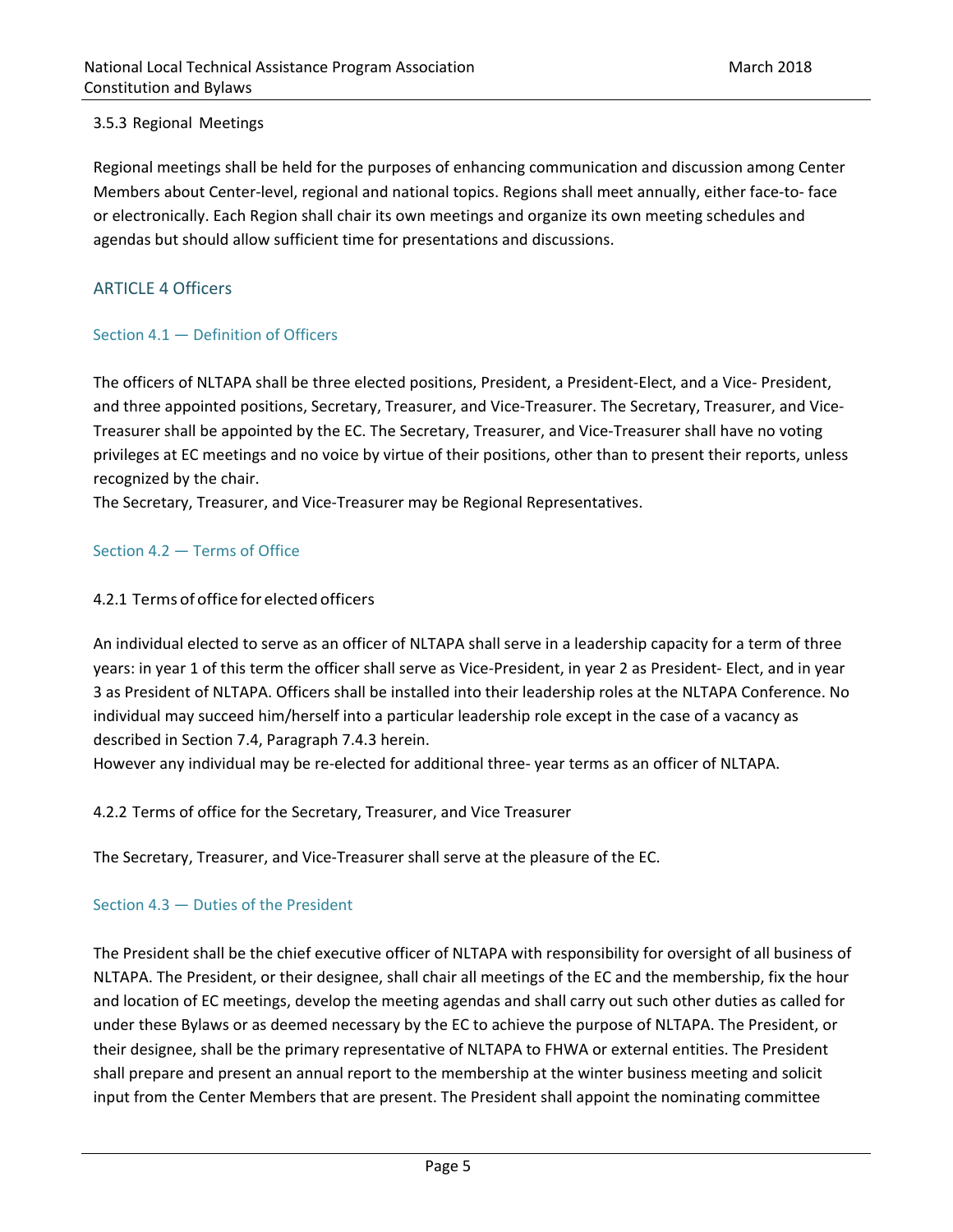following guidelines in Section 7.1.1 herein.

# Section 4.4 — Duties of the President‐Elect

The President‐Elect shall Chair the Annual NLTAPA Conference Planning Workgroup. The President‐ Elect, or their designee, shall serve as Parliamentarian at meetings of NLTAPA.

### Section 4.5 – Duties of the Vice-President

The Vice‐President shall prepare the annual budget and work plan and present it to the members at the winter business meeting. The Vice-President shall lead NLTAPA's Partnership activities.

#### Section 4.6 — Duties of the Secretary

The Secretary shall ensure that minutes of all EC and membership meetings are recorded, approved by the EC, and posted electronically as directed by the EC. The Secretary shall notify the membership after each such posting. The Secretary shall ensure that a current list of NLTAPA Center Directors and member contact information is maintained, shall administer election procedures, whether electronic, voice, or written ballots, and shall report the results of votes to the membership. The Secretary shall maintain files of the Operations Manual, and Constitution & Bylaws. The Secretary shall advise the EC when routine updates should be done.

#### Section 4.7 — Duties of the Treasurer

The Treasurer shall be the fiscal officer of NLTAPA and shall invoice membership for dues, provide instructions for payment, collect dues, maintain custody of the funds of NLTAPA, and disburse funds with direction from the EC. The Treasurer shall prepare and submit quarterly written financial reports to the EC and an annual report to the membership at the winter business meeting. The Treasurer shall keep all fiscal and financial records for NLTAPA and shall forward the complete records to the succeeding Treasurer. The Treasurer shall on May 1 each year report to the EC and the Secretary of NLTAPA the names of any members in arrears.

# Section 4.8 – Duties of the Vice‐Treasurer

The Vice‐Treasurer shall be the primary fiscal officer for the NLTAPA Conference and shall accept registration fees, collect all onsite registrations and associated monies, making deposits as needed, handle all conference invoices, maintain and provide all financial records. The Vice‐Treasurer shall prepare and submit a conference financial report to the EC by the fall EC meeting. The Vice‐Treasurer shall be the second signatory on NLTAPA accounts on behalf of NLTAPA, along with the primary signatory, the Treasurer.

#### Section 4.9 — Removal of an Elected Officer

An officer may be removed, if removal is considered to be in the best interest of NLTAPA. Removal requires a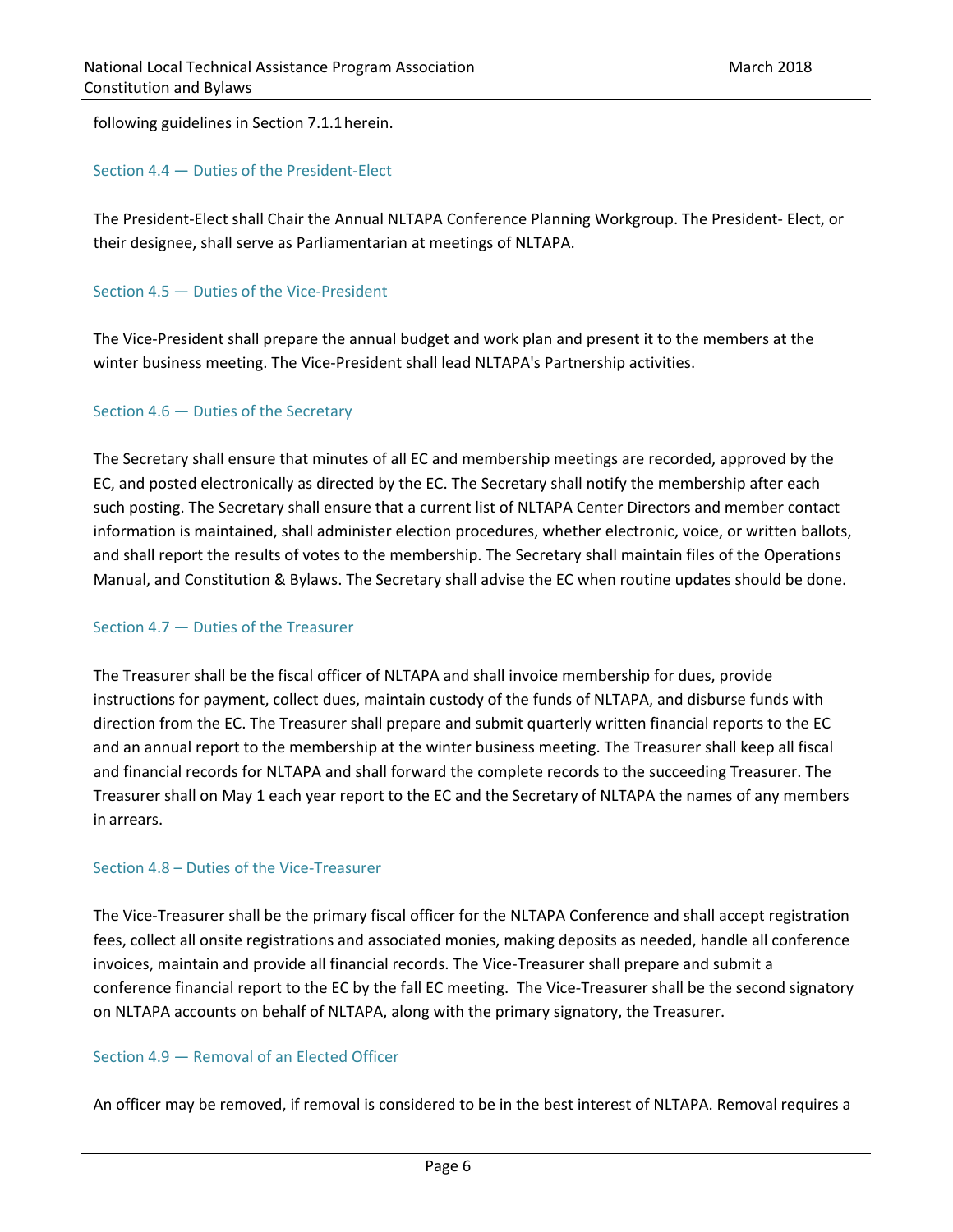majority vote of the EC and a majority vote of the Active Center Members. Refer to 7.4.3 for protocols related to filling vacated elected officer positions.

# ARTICLE 5 Regional Representatives

### Section 5.1 — Election of Regional Representatives

Each Region shall select an individual familiar with Center operations to represent the Region on the NLTAPA EC. The process for selecting Regional Representatives shall be defined by each Region by mutual agreement. A Regional Representative may designate a proxy to attend a face‐to‐face or electronic meeting. Proxy shall be given in writing to the Secretary.

# Section 5.2 — Terms of Office for Regional Representatives

Regional Representatives shall serve on the EC for a term of three years, beginning and ending at the NLTAPA Conference. The terms of office for Regional Representatives shall be staggered to allow for overlapping terms.

# Section 5.3 — Removal of a Regional Representative

A Regional representative may be removed, if removal is considered to be in the best interest of NLTAPA. Removal requires a majority vote of the EC and a majority vote of the Active Center Members in the representative's Region; or as described in Section 7.4.2.

# ARTICLE 6 Executive Committee

### Section 6.1 — Definition of the Executive Committee

The NLTAPA EC shall be composed of the President, President‐Elect, and Vice‐President, Treasurer, Vice‐ Treasurer, and Secretary of NLTAPA and one representative from each NLTAPA Region. Representatives from the FHWA shall serve as ex‐officio members of the EC.

# Section 6.2 — Duties and Powers of the Executive Committee

The EC shall act in the interest of all NLTAPA members in a manner that is ethical and unbiased towards any particular Region, group of Centers or NLTAPA member. The EC shall adopt an operational guidance document such as an Operations Manual that will be reviewed and revised at a maximum of 4 years. Documents guiding the operation of the NLTAPA EC shall be accepted by a majority vote of the EC, unless otherwise specified in these Bylaws as requiring a vote of the membership. Powers of the EC shall include but are not limited to: developing NLTAPA strategic plans, work plans, and operating budgets; appointing and charging chairs and members of standing committees, work groups, and special committees; representing the views of NLTAPA membership to FHWA and other external entities; negotiating memoranda of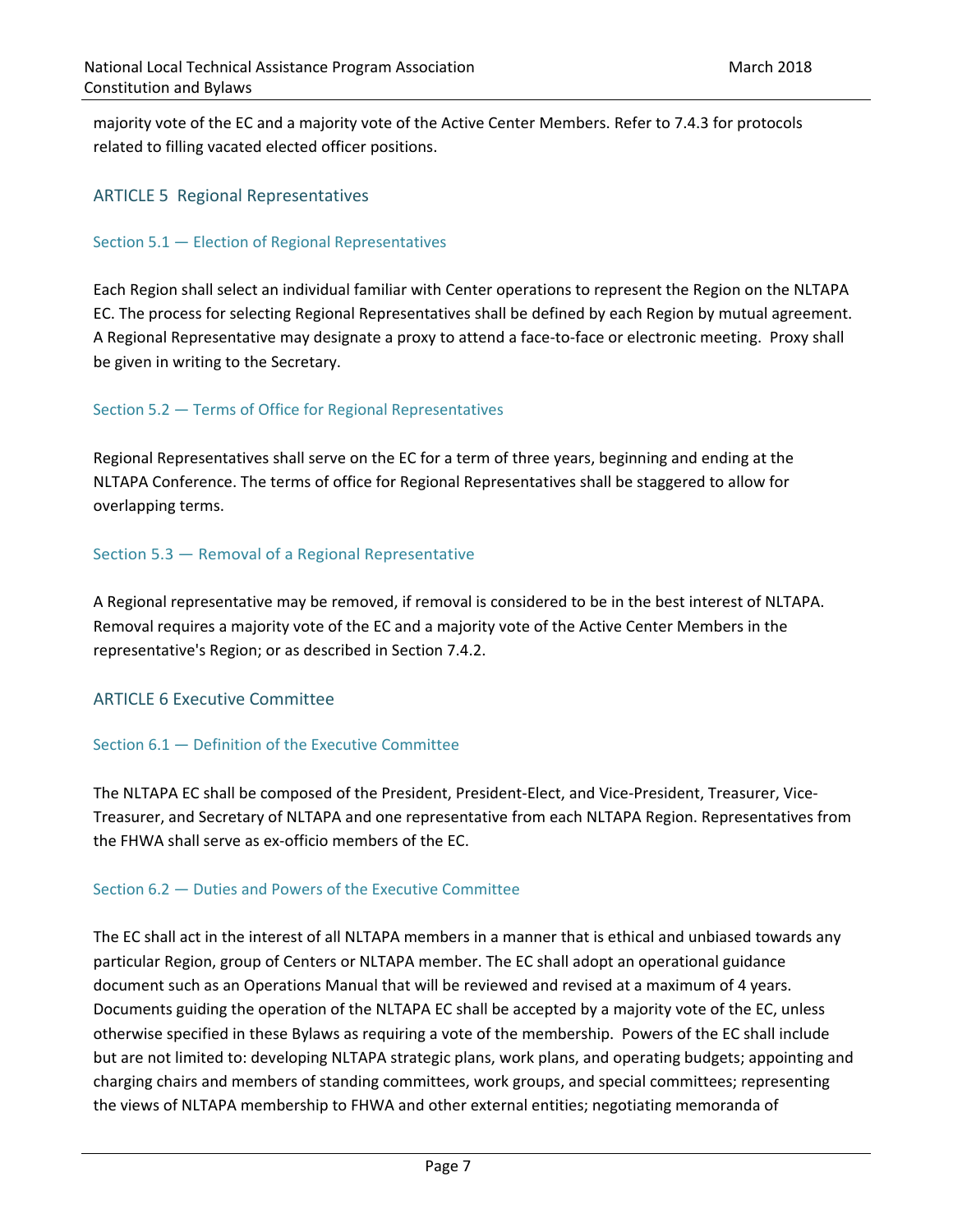understanding with partner groups; collecting dues and recommending dues changes to the membership. The EC may call for a vote of the membership on any matter it deems of great significance. The EC may, with advice from Center Members, represent the opinions and positions of its membership to FHWA . Activities of the EC shall not preclude the ability of any member to contact FHWA directly in its/their own interest.

### Section 6.3 — Executive Committee Meetings

#### 6.3.1 Frequency

The EC shall meet face to face to do the business of NLTAPA at leasthree times annually, including one meeting during the NLTAPA conference and another in conjunction with the winter business meeting. Additional meetings or conference calls may be called as needed at times and locations to be selected by the President with advice from the EC.

#### 6.3.2 Quorum

A quorum of at least a majority of the voting members of the EC, including at least two of the three elected Officers, shall be present for purposes of conducting EC business.

# 6.3.3 Notification

The schedule and agenda for all EC face to face business meetings shall be posted electronically as directed by the EC at least seven days in advance of any meeting. The dates of EC conference calls shall be posted electronically at least seven days in advance of any meeting, with contact information for the President, to request more details.

#### 6.3.4 Agenda items

The President shall set agendas for EC meetings in consultation with the EC. Any member of NLTAPA may place an item on the agenda by contacting his or her regional representative or the NLTAPA President.

# 6.3.5 Open meetings

All business meetings of the EC, including conference calls, shall be open to the membership. Such members have a voice but no vote at EC meetings.

# 6.3.6 Minutes of EC meetings

Minutes of all EC meetings shall be prepared and posted electronically, as directed by the EC, by the Secretary of NLTAPA or their designee in a timely fashion. Minutes shall be considered complete when approved by the EC. The Secretary or their designee shall notify NLTAPA members when minutes have been posted.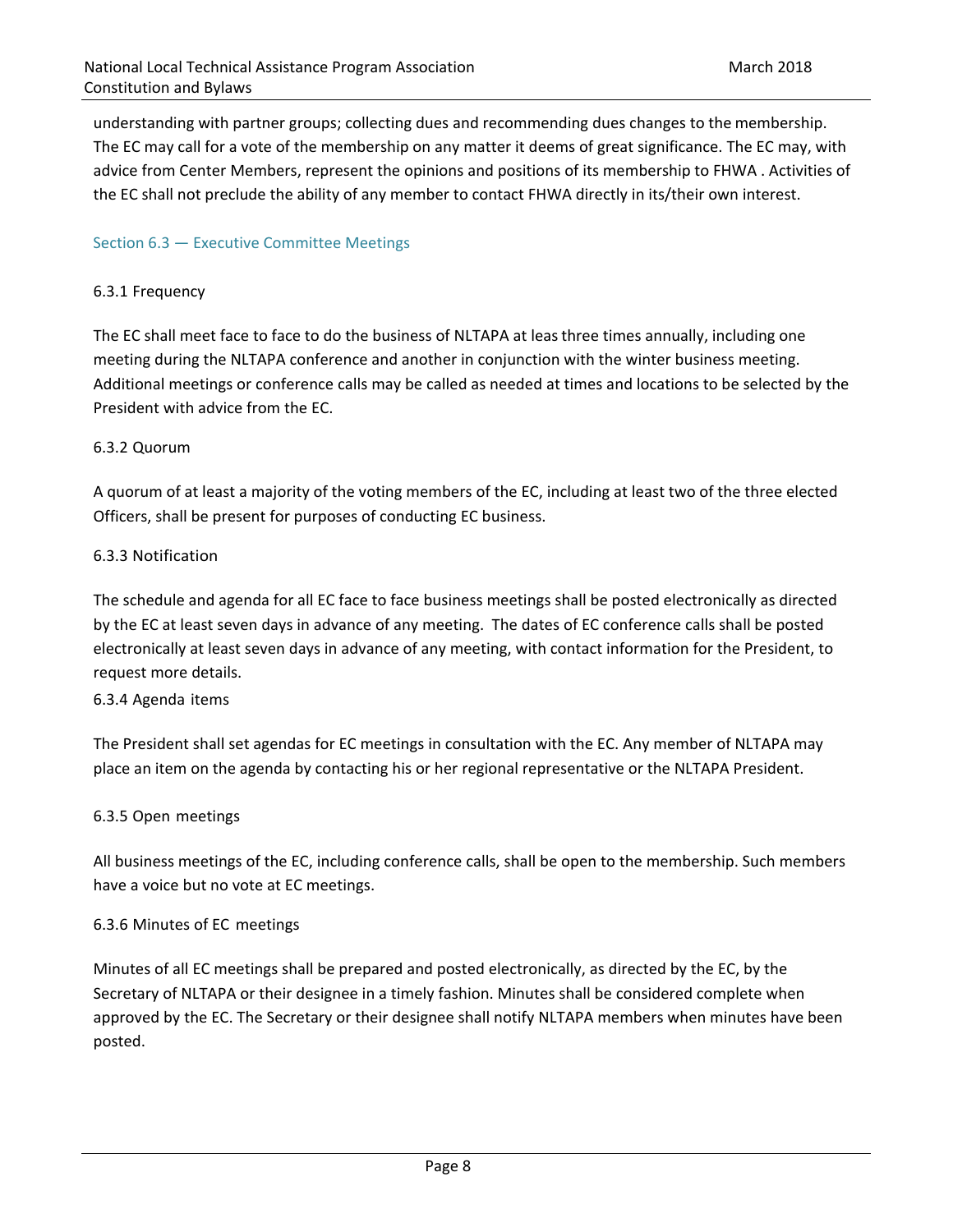# ARTICLE 7 Elections

Section 7.1 — Nominating Committee

### 7.1.1 Creation of the Nominating Committee

The President of NLTAPA shall, with advice from the EC, appoint a Nominating Committee each year by January 1. The committee shall consist of the Past‐President (Chair), President, three representatives from Center Members, as defined in the Operations Manual.

#### 7.1.2 Length of service

The length of service for a nominating committee member shall be one year.

#### 7.1.3 Charge to the Nominating Committee

The Nominating Committee shall use an open and unbiased process to identify at least one well‐ qualified candidate for each open officer position, including by self‐nomination and direct solicitation. The Nominating Committee shall gather sufficient information about each candidate to ensure that the membership is able to make an informed choice.

#### 7.1.4 Nomination guidelines

The EC is responsible for implementing procedural guidelines for the Nominating Committee with advice from the membership (further detail can be found in the Operations Manual). The deliberations of the Nominating Committee shall be confidential. No candidate's name shall be placed before the membership for election without permission from the individual.

NLTAPA shall follow the recommendation of Robert's Rules of Order regarding selection of nominating committee members as nominees: "Members of the Nominating Committee are not barred from becoming nominees for offices. To make such a requirement would mean, first, that service on the Nominating Committee carried a penalty by depriving its members of one of the privileges, and second, that appointment to the Nominating Committee could be used to prevent a member from becoming a nominee."

# Section 7.2 — Schedule for Nominations and Balloting

There are three stages in the process. The slate of candidates for Vice‐President or other vacant officer positions, including their qualifications, shall be presented to the Executive Committee by April 1 each year for review. The Chair of the Nominating Committee shall present the slate, including qualifications, to all eligible Centers by June 1 each year. Balloting shall be completed on or before June 30.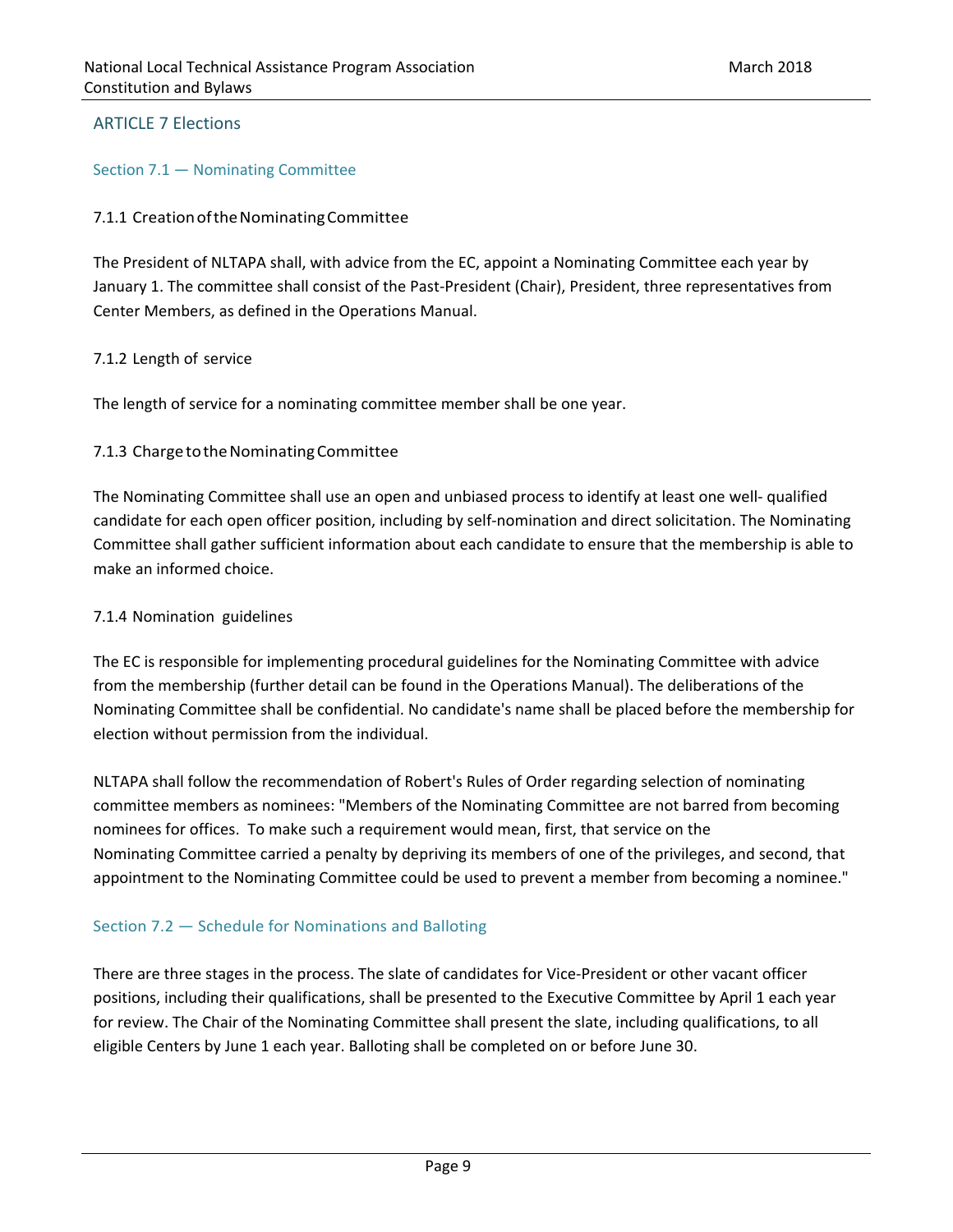#### Section 7.3 — Election Procedures

# 7.3.1 Election of Regional Representatives

The regions shall elect representatives to the EC for three year terms, staggered as outlined in the operations manual. The names of new Regional Representatives shall be conveyed to the President of NLTAPA before June 30 each year, and Regional Representatives shall be installed as members of the EC at the NLTAPA Conference. Filling a vacated seat of a Regional Representative shall follow the guidelines outlined in Section 7.4.2.

# 7.3.2 Election of Officers

Balloting for the election of officers shall be electronic, with the process managed by the Secretary of NLTAPA. The chair of the Nominating Committee shall name an alternate to manage the election process if the Secretary is a candidate. Balloting shall begin on June 1 and be completed by June 30. A majority vote of Active Center Members is required for election as an officer of NLTAPA. New Officers will be installed at the NLTAPA Conference. Write‐in candidates shall be accepted. Within 2 days of the close of balloting , the Secretary shall inform the elected officers and the Nominating Committee of the results of the balloting. Membership shall be notified of the results of the balloting at the NLTAPA Conference.

### Section 7.4 — Vacancies on the EC

# 7.4.1 Vacancy due to absence or illness

If a member of the EC fails to attend three consecutive meetings of the EC, , or fails to carry out duties and provisions of his or her position on the EC for more than 6 months due to illness or other commitments, the remaining members of the EC may by majority vote determine that the member has in fact resigned from the EC and initiate filling of the position according to applicable procedures in Paragraph 7.4.2 or 7.4.3 herein.

# 7.4.2 Filling a vacated seat of a Regional Representative

A vacancy on the EC created by the resignation, removal, or officer installation of a Regional Representative shall be filled by the affected Region before the next scheduled face-to-face meeting of the EC. The new Representative will serve out the duration of the vacated term.

# 7.4.3 Filling a vacated elected Officer position

A vacancy created by the resignation or removal of an NLTAPA officer shall be filled immediately by "moving up" the next leader on the leadership track to fulfill the remainder of the vacated term of office. This officer shall then succeed himself or herself into the office for which he or she was originally scheduled. The President shall temporarily redistribute duties of the Vice‐President position to the remaining members of the EC and contact the Nominating Committee to initiate the process for electing another Vice-President.